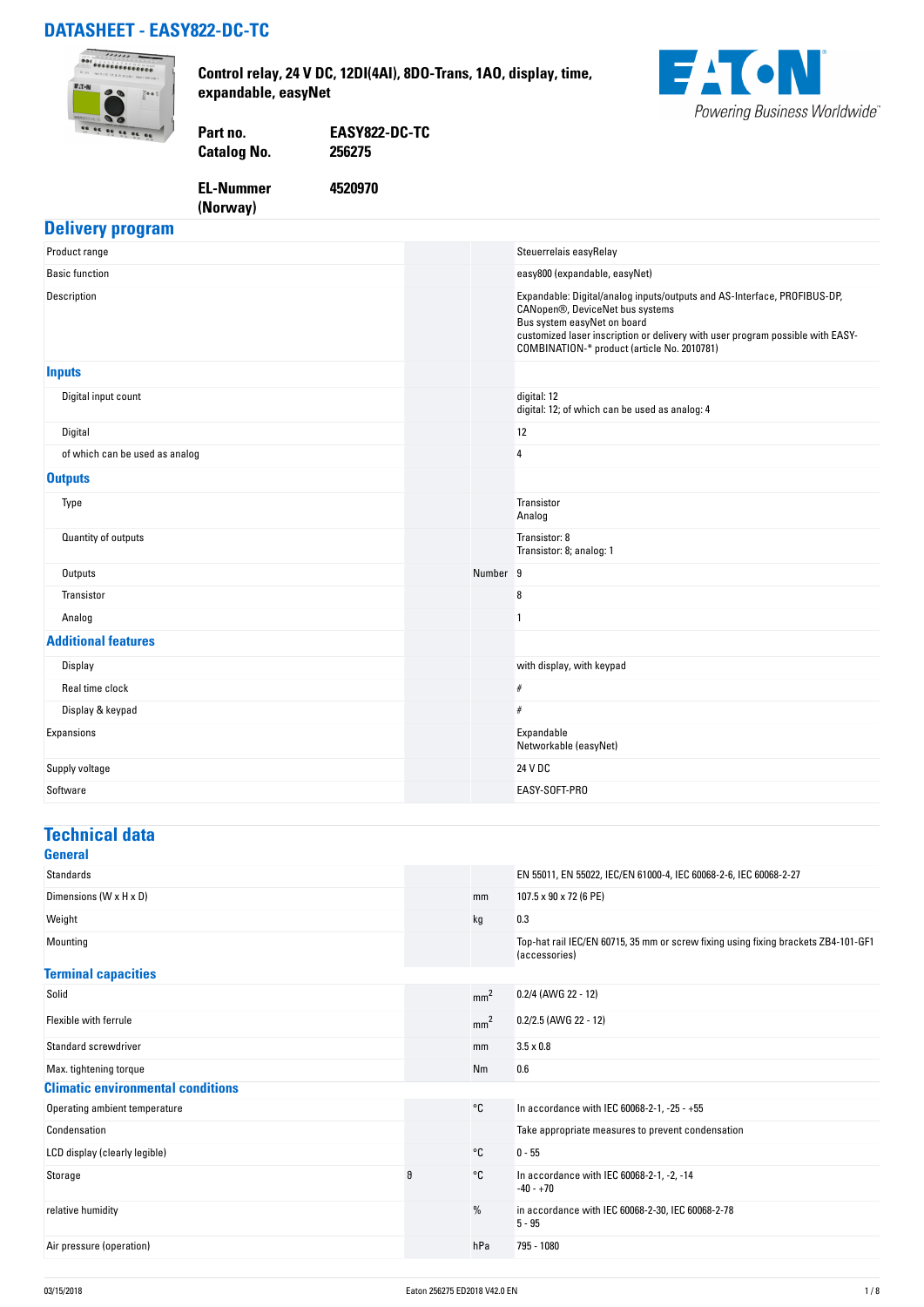| <b>Ambient conditions, mechanical</b>                                      |                           |            |                                                                                                                |
|----------------------------------------------------------------------------|---------------------------|------------|----------------------------------------------------------------------------------------------------------------|
| Protection type (IEC/EN 60529, EN50178, VBG 4)                             |                           |            | <b>IP20</b>                                                                                                    |
| Vibrations                                                                 | $3,5$ mm / 1 g            | Hz         | In accordance with IEC 60068-2-6<br>constant amplitude 0.15 mm: 10 - 57<br>constant acceleration 2 g: 57 - 150 |
| Mechanical shock resistance (IEC/EN 60068-2-27) semi-sinusoidal 15 g/11 ms |                           | Impacts 18 |                                                                                                                |
| Drop to IEC/EN 60068-2-31                                                  | Drop height               | mm         | 50                                                                                                             |
| Free fall, packaged (IEC/EN 60068-2-32)                                    |                           | m          | 1                                                                                                              |
| Mounting position                                                          |                           |            | Vertical or horizontal                                                                                         |
| <b>Electromagnetic compatibility (EMC)</b>                                 |                           |            |                                                                                                                |
| Overvoltage category/pollution degree                                      |                           |            | III/2                                                                                                          |
| Electrostatic discharge (ESD)                                              |                           |            |                                                                                                                |
| applied standard                                                           |                           |            | according to IEC EN 61000-4-2                                                                                  |
| Air discharge                                                              |                           | kV         | 8                                                                                                              |
| Contact discharge                                                          |                           | kV         | 6                                                                                                              |
| Electromagnetic fields (RFI) to IEC EN 61000-4-3                           |                           | V/m        | $0.8 - 1.0$ GHz: 10<br>1.4 - 2 GHz: 3<br>2.0 - 2.7 GHz: 1                                                      |
| Radio interference suppression                                             |                           |            | <b>EN 55011 Class B</b>                                                                                        |
| Burst                                                                      |                           | kV         | according to IEC/EN 61000-4-4                                                                                  |
| power pulses (Surge)                                                       |                           |            | according to IEC/EN 61000-4-5<br>1 kV (supply cables, symmetrical)                                             |
| Immunity to line-conducted interference to (IEC/EN 61000-4-6)              |                           | V          | 10                                                                                                             |
| <b>Insulation resistance</b>                                               |                           |            |                                                                                                                |
| Clearance in air and creepage distances                                    |                           |            | EN 50178, UL 508, CSA C22.2, No. 142                                                                           |
| Insulation resistance                                                      |                           |            | EN 50178                                                                                                       |
| <b>Back-up of real-time clock</b><br>Back-up of real-time clock            |                           |            |                                                                                                                |
|                                                                            |                           |            |                                                                                                                |
|                                                                            |                           |            | 1 Backup time (hours) with fully charged double layer capacitor<br>2 Service life (years)                      |
| Accuracy of real-time clock to inputs                                      |                           | s/day      | typ. $\pm 2$ ( $\pm 0.2$ h/Year)                                                                               |
| <b>Repetition accuracy of timing relays</b>                                |                           |            | depending on ambient air temperature fluctuations of up to $\pm$ 5 s/day ( $\pm$ 0.5 h/year)<br>are possible   |
| Accuracy of timing relays (of values)                                      |                           | $\%$       | ± 0.02                                                                                                         |
| Resolution                                                                 |                           |            |                                                                                                                |
| Range "S"                                                                  |                           | ms         | 5                                                                                                              |
| Range "M:S"                                                                |                           | s          | 1                                                                                                              |
| Range "H:M"                                                                |                           | min        | 1                                                                                                              |
| <b>Retentive memory</b>                                                    |                           |            |                                                                                                                |
| Write cycles of the retentive memory                                       |                           |            | 10 <sup>12</sup> (read/write cycles)                                                                           |
| <b>Power supply</b>                                                        |                           |            |                                                                                                                |
| Rated operational voltage                                                  | $\mathsf{U}_{\mathsf{e}}$ | V          | 24 DC (-15/+20%)                                                                                               |
| Permissible range                                                          | $\mathsf{U}_{\mathsf{e}}$ |            | 20.4 - 28.8 V DC                                                                                               |
| Residual ripple                                                            |                           | %          | $\leq 5$                                                                                                       |
| Siemens MPI, (optional)                                                    |                           |            | yes                                                                                                            |
| Input current                                                              |                           |            | 140 mA at $U_{\rm e}$                                                                                          |
|                                                                            |                           |            |                                                                                                                |
| Voltage dips<br>Fuse                                                       |                           | ms<br>А    | $\leq$ In accordance with IEC 61131-2<br>$\leq 20$<br>$\geq$ 1A (T)                                            |
|                                                                            |                           |            |                                                                                                                |
| Power loss<br><b>Digital inputs 24 V DC</b>                                | P                         | W          | Normally 3.4                                                                                                   |
| Number                                                                     |                           |            | 12                                                                                                             |
| Inputs can be used as analog inputs                                        |                           |            | 4 (17, 18, 111, 112)                                                                                           |
| <b>Status Display</b>                                                      |                           |            | LCD-Display                                                                                                    |
| Potential isolation                                                        |                           |            | from power supply: no<br>between digital inputs: no<br>from the outputs: yes<br>to interface/memory card: no   |

to easyLink: no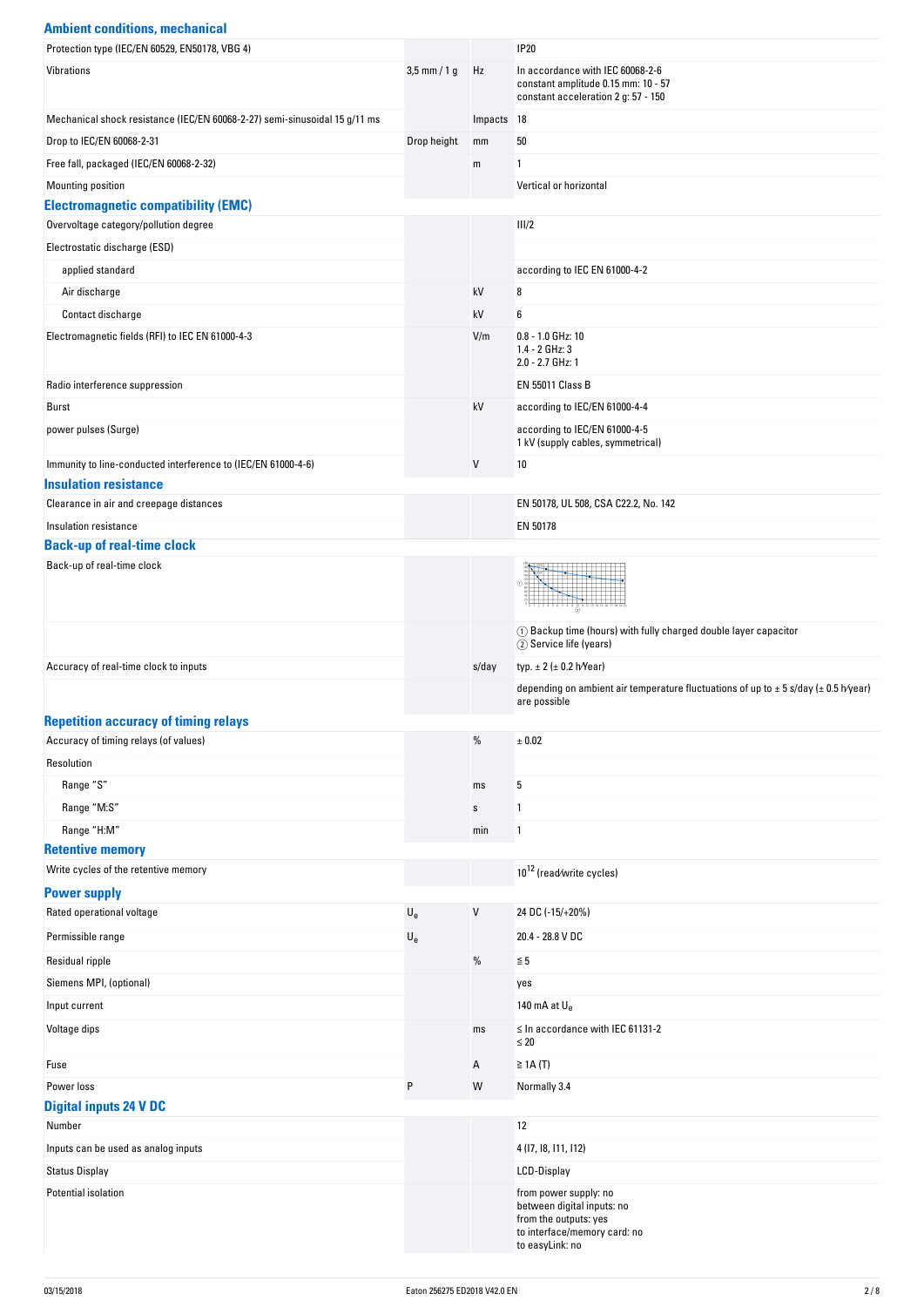|                                 |                           |                 | to easyNet: yes                                                                                                                                                                                                           |
|---------------------------------|---------------------------|-----------------|---------------------------------------------------------------------------------------------------------------------------------------------------------------------------------------------------------------------------|
| Rated operational voltage       | $\mathsf{U}_{\mathrm{e}}$ | V <sub>DC</sub> | 24                                                                                                                                                                                                                        |
| Input voltage                   |                           | VDC             | Signal 0: $\leq$ 5 (11 - 16, 19, 110, $\leq$ 8 (17, 18, 111, 112)<br>Signal 1: ≥ 15 (I1 - I6, I9, I10), ≥ 8 (I7, I8, I11, I12)                                                                                            |
| Input current at signal 1       |                           | mA              | 11 - 16, 19, 110: 3.3 (at 24 V DC)<br>17, 18, 111, 112: 2.2 (at 24 V DC)                                                                                                                                                  |
| Deceleration time               |                           | ms              | 20 (0 -> 1/1 -> 0, Debounce ON)<br>normally 0.025 (0 -> 1/1 -> 0, Debounce OFF, I1 - I4)<br>normally 0.25 (0 -> 1/1 -> 0, Debounce OFF, 15, 16, 19, 110)<br>normally 0.15 (0 -> 1/1 -> 0, Debounce OFF, 17, 18, 111, 112) |
| Cable length                    |                           | m               | 100 (unshielded)                                                                                                                                                                                                          |
| Frequency counter               |                           |                 |                                                                                                                                                                                                                           |
| Number                          |                           |                 | 4 (11, 12, 13, 14)                                                                                                                                                                                                        |
| Counter frequency               |                           | kHz             | $\leq 5$                                                                                                                                                                                                                  |
| Pulse shape                     |                           |                 | Square                                                                                                                                                                                                                    |
| Pulse pause ratio               |                           |                 | 1:1                                                                                                                                                                                                                       |
| Cable length                    |                           | ${\sf m}$       | $\leq$ 20 (screened)                                                                                                                                                                                                      |
| Incremental counter             |                           |                 |                                                                                                                                                                                                                           |
| Number of counter inputs        |                           |                 | $2(11 + 12, 13 + 14)$                                                                                                                                                                                                     |
| Counter frequency               |                           | kHz             | $\leq$ 3                                                                                                                                                                                                                  |
| Pulse shape                     |                           |                 | Square                                                                                                                                                                                                                    |
| Signal offset                   |                           |                 | $90^\circ$                                                                                                                                                                                                                |
| Pulse pause ratio               |                           |                 | 1:1                                                                                                                                                                                                                       |
| Rapid counter inputs            |                           |                 |                                                                                                                                                                                                                           |
| Number                          |                           |                 | 4 (11, 12, 13, 14)                                                                                                                                                                                                        |
| Cable length                    |                           | m               | $\leq$ 20 (screened)                                                                                                                                                                                                      |
| Counter frequency               |                           | kHz             | < 5                                                                                                                                                                                                                       |
| Pulse shape                     |                           |                 | Square                                                                                                                                                                                                                    |
| Pulse pause ratio               |                           |                 | 1:1                                                                                                                                                                                                                       |
| <b>Digital inputs 24 V DC</b>   |                           |                 |                                                                                                                                                                                                                           |
| <b>Status Display</b>           |                           |                 | LCD-Display                                                                                                                                                                                                               |
| <b>Analog inputs</b>            |                           |                 |                                                                                                                                                                                                                           |
| Number                          |                           |                 | 4 (17, 18, 111, 112)                                                                                                                                                                                                      |
| Potential isolation             |                           |                 | from power supply: no<br>between digital inputs: no<br>from the outputs: yes<br>to interface/memory card: no<br>to easyLink: no<br>to easyNet: yes                                                                        |
| Input type                      |                           |                 | DC voltage                                                                                                                                                                                                                |
| Signal range                    |                           |                 | 0-10 V DC                                                                                                                                                                                                                 |
| Resolution                      |                           |                 | 0.01 V analog<br>0.01 V digital<br>10 Bit (value 0 - 1023)                                                                                                                                                                |
| Input impedance                 |                           | $k\Omega$       | 11.2                                                                                                                                                                                                                      |
| Accuracy of actual value        |                           |                 |                                                                                                                                                                                                                           |
| Two EASY devices                |                           | $\%$            | ± 3                                                                                                                                                                                                                       |
| Within a single device          |                           | %               | $\pm$ 2, (17, 18, 111, 112) $\pm$ 0.12 V                                                                                                                                                                                  |
| Conversion time, analog/digital |                           | ms              | each CPU cycle                                                                                                                                                                                                            |
| Input current                   |                           | mA              | < 1                                                                                                                                                                                                                       |
| Cable length                    |                           | ${\mathsf m}$   | $\leq$ 30, screened                                                                                                                                                                                                       |
| <b>Analog outputs</b>           |                           |                 |                                                                                                                                                                                                                           |
| Number                          |                           |                 | $\mathbf{1}$                                                                                                                                                                                                              |
| Potential isolation             |                           |                 | from power supply: no<br>To the digital inputs: no<br>From the digital outputs: yes<br>to interface/memory card: yes                                                                                                      |
|                                 |                           |                 | to easyNet: yes<br>to easyLink: yes                                                                                                                                                                                       |
| Output type                     |                           |                 | DC voltage                                                                                                                                                                                                                |
| Signal range                    |                           |                 | 0-10 V DC                                                                                                                                                                                                                 |
| Max. output current             |                           | Α               | 0.01                                                                                                                                                                                                                      |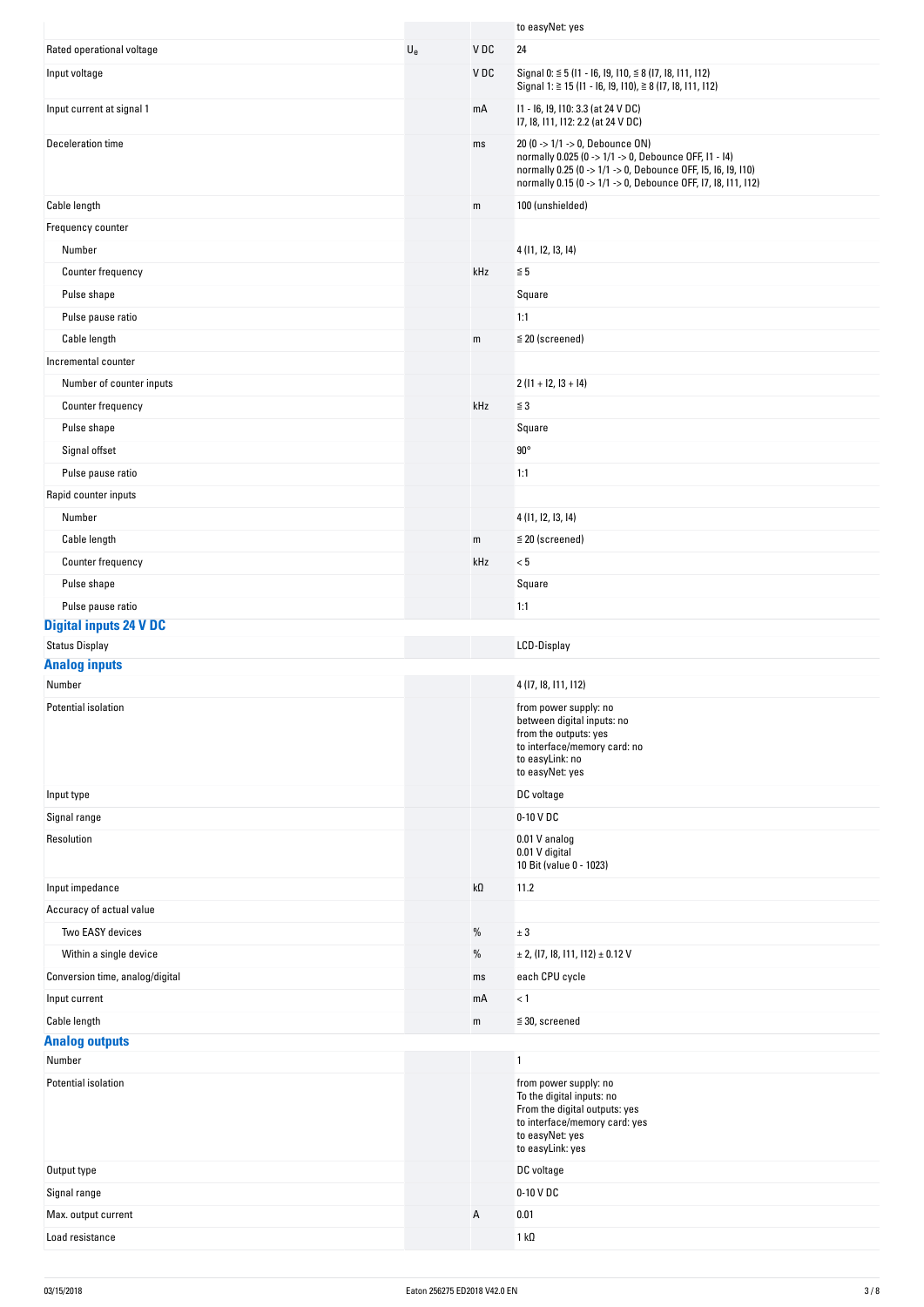| Overload and short-circuit protection                                                               |                           |                     | Yes                                                                                                                                                          |
|-----------------------------------------------------------------------------------------------------|---------------------------|---------------------|--------------------------------------------------------------------------------------------------------------------------------------------------------------|
| Resolution                                                                                          |                           |                     | 0.01 V DC analog<br>10 Bit (value 0 - 1023) digital                                                                                                          |
| Recovery time                                                                                       |                           | $\mu s$             | 100                                                                                                                                                          |
| Accuracy                                                                                            |                           |                     |                                                                                                                                                              |
| $-25 °C - 55 °C$                                                                                    |                           | %                   | 2                                                                                                                                                            |
| $25^{\circ}$ C                                                                                      |                           | $\%$                | 1                                                                                                                                                            |
| Conversion time, analog/digital                                                                     |                           | ms                  | each CPU cycle                                                                                                                                               |
| <b>Transistor outputs</b>                                                                           |                           |                     |                                                                                                                                                              |
| Number                                                                                              |                           |                     | 8                                                                                                                                                            |
| Rated operational voltage                                                                           | $\mathsf{U}_{\mathsf{e}}$ | V DC                | 24                                                                                                                                                           |
| Permissible range                                                                                   | $\mathsf{U}_{\mathsf{e}}$ |                     | 20.4 - 28.8 V DC                                                                                                                                             |
| Residual ripple                                                                                     |                           | %                   | 5                                                                                                                                                            |
| Supply current                                                                                      |                           | mA                  | Norm./max. 18/32 at signal 0<br>24/44 at signal 1                                                                                                            |
| Siemens MPI, (optional)                                                                             |                           |                     | yes (Notice: A short-circuit will result if 0 V or earth is applied to the outputs in the<br>event that the supply voltage is connected to the wrong poles.) |
| Potential isolation                                                                                 |                           |                     | from power supply: yes<br>From the inputs: yes<br>between digital inputs: no<br>to the interface: yes<br>to easyLink: yes<br>to easyNet: yes                 |
| Rated operational current at signal "1" DC per channel                                              | $I_{e}$                   | Α                   | max. 0.5                                                                                                                                                     |
| Lamp load without $R_v$ per channel                                                                 |                           | W                   | $3(01 - 04)$<br>$5(05 - 08)$                                                                                                                                 |
| Residual current on 0 signal per channel                                                            |                           | mA                  | < 0.1                                                                                                                                                        |
| Max. output voltage                                                                                 |                           | V                   | 2.5 (signal 0 at external load $<$ 10 MQ)<br>$U = U_e - 1$ V (signal 1 at $I_e = 0.5$ A)                                                                     |
| Short-circuit protection                                                                            |                           |                     | Yes, electronic (Q1 - Q4), thermal (Q5 - Q8)                                                                                                                 |
| Short-circuit tripping current for $R_a \le 10$ m $\Omega$                                          |                           | Α                   | $0.7 \leq I_e \leq 2$ per output<br>depending on number of active channels and their load                                                                    |
| Total short-circuit current                                                                         |                           | Α                   | 8                                                                                                                                                            |
| Peak short-circuit current                                                                          |                           | Α                   | 16                                                                                                                                                           |
| Thermal cutout                                                                                      |                           |                     | Yes                                                                                                                                                          |
| Max. operating frequency with constant resistive load                                               |                           | Operations0000<br>h |                                                                                                                                                              |
| Parallel connection of outputs                                                                      |                           |                     |                                                                                                                                                              |
| With resistive load, inductive load with external suppressor circuit,<br>combination within a group |                           |                     | Group 1: 01 to 04<br>Group 2: 05 - 08                                                                                                                        |
| Number of outputs                                                                                   | max.                      |                     | 4                                                                                                                                                            |
| Max. total current                                                                                  |                           | Α                   | Group 1: 01 - 04                                                                                                                                             |
| Output status indication                                                                            |                           |                     | LCD-display                                                                                                                                                  |
| Inductive load to EN 60947-5-1                                                                      |                           |                     |                                                                                                                                                              |
| Without external suppressor circuit                                                                 |                           |                     |                                                                                                                                                              |
| $T_{0.95}$ = 1 ms, R = 48 $\Omega$ , L = 16 mH                                                      |                           |                     |                                                                                                                                                              |
| Utilization factor                                                                                  |                           | g                   | 0.25                                                                                                                                                         |
| Duty factor                                                                                         |                           | %DF                 | 100                                                                                                                                                          |
| Max. switching frequency $f = 0.5$ Hz (max. DF = 50 %)                                              |                           | Operation \$500     |                                                                                                                                                              |
| DC-13, $T_{0.95}$ = 72 ms, R = 48 0, L = 1.15 H                                                     |                           |                     |                                                                                                                                                              |
| Utilization factor                                                                                  |                           | $\mathfrak g$       | 0.25                                                                                                                                                         |
| Duty factor                                                                                         |                           | %DF                 | 100                                                                                                                                                          |
| Max. switching frequency $f = 0.5$ Hz (max. DF = 50 %)                                              |                           | Operation \$500     |                                                                                                                                                              |
| $T_{0.95}$ = 15 ms, R = 48 $\Omega$ , L = 0.24 H                                                    |                           |                     |                                                                                                                                                              |
| Utilization factor                                                                                  |                           | g                   | 0.25                                                                                                                                                         |
| Duty factor                                                                                         |                           | %DF                 | 100                                                                                                                                                          |
| Max. switching frequency $f = 0.5$ Hz (max. DF = 50 %)                                              |                           | Operation \$500     |                                                                                                                                                              |
| With external suppressor circuit                                                                    |                           |                     |                                                                                                                                                              |
| Utilization factor                                                                                  |                           | g                   | 1                                                                                                                                                            |
| Duty factor                                                                                         |                           | %DF                 | 100                                                                                                                                                          |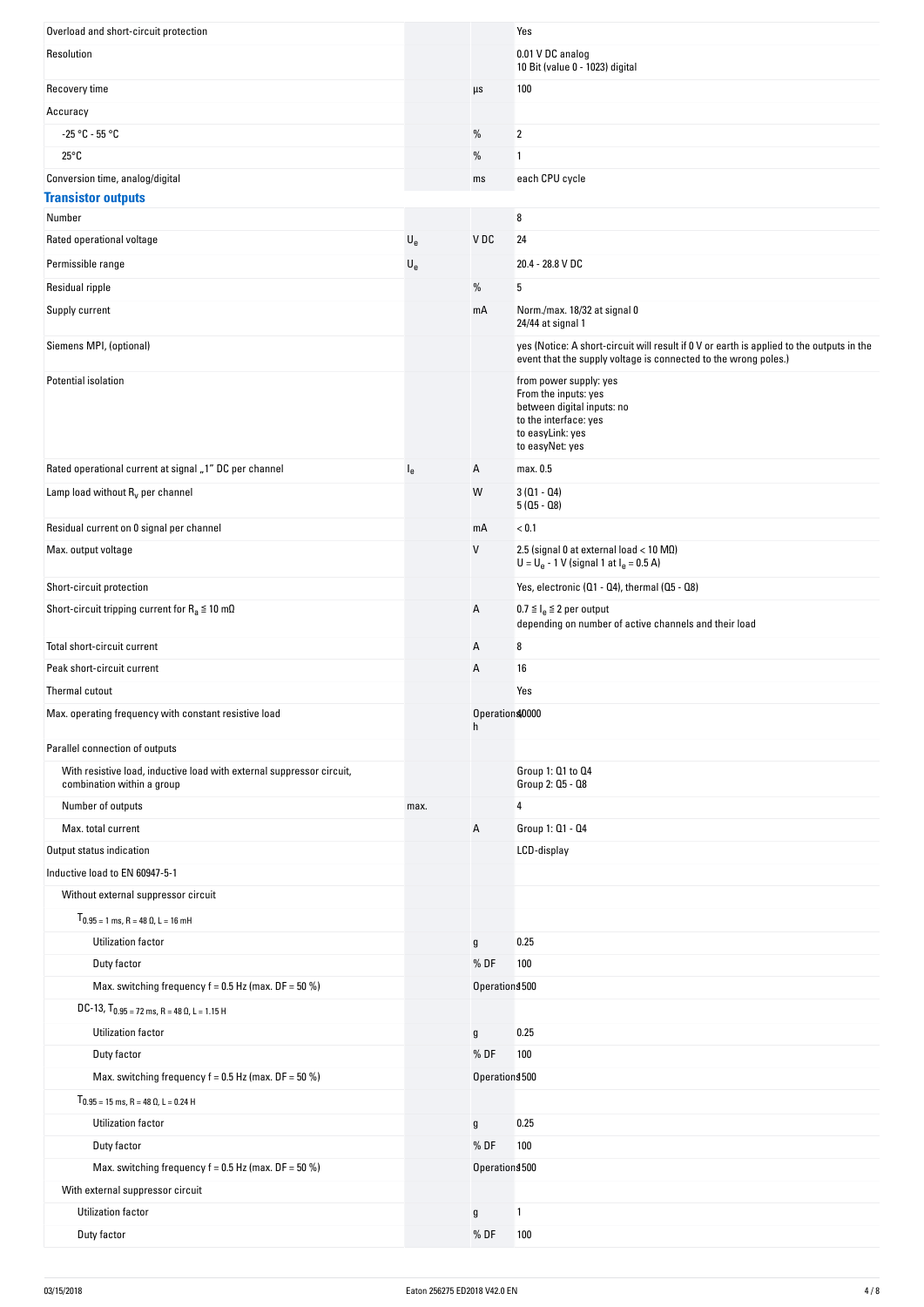| Max. switching frequency, max. duty factor |         |   | Operation Depending on the suppressor circuit                                                                                                                                                                                                                                                                                                                                                         |
|--------------------------------------------|---------|---|-------------------------------------------------------------------------------------------------------------------------------------------------------------------------------------------------------------------------------------------------------------------------------------------------------------------------------------------------------------------------------------------------------|
| <b>Supply voltage U<sub>Aux</sub></b>      |         |   |                                                                                                                                                                                                                                                                                                                                                                                                       |
| Power loss                                 | $\sf P$ | W | 3.4                                                                                                                                                                                                                                                                                                                                                                                                   |
| <b>Network easyNet</b>                     |         |   |                                                                                                                                                                                                                                                                                                                                                                                                       |
| Data transfer rate/distance                |         |   | 1000 KBit/s, 6 m<br>500 KBit/s, 25 m<br>250 Kbit/s, 40 m<br>125 Kbit/s, 300 m<br>50 KBit/s, 300 m<br>20 KBit/s, 700 m<br>10 KBit/s, 1000 m<br>Lengths from 40 m can be obtained only with cables with reinforced cross-section<br>and terminal adapter.                                                                                                                                               |
| Potential isolation                        |         |   | from power supply POW: yes<br>From the inputs: yes<br>from the outputs: yes<br>to easyLink: yes<br>to the interface: yes                                                                                                                                                                                                                                                                              |
| Bus termination (first and last station)   |         |   | yes                                                                                                                                                                                                                                                                                                                                                                                                   |
| <b>Terminal types</b>                      |         |   | RJ45, 8-polig                                                                                                                                                                                                                                                                                                                                                                                         |
| Terminal capacity                          |         |   | up to 1000 m, < 16 m $\Omega$ /m: 1.5 (AWG: 16)<br>up to 600 m, $<$ 26 m $\Omega$ /m: 0.75 - 0.8 (AWG: 18)<br>up to 600 m, $<$ 26 m $\Omega$ /m: 0.5 - 0.6 (AWG: 20, 19)<br>up to 400 m, < 40 m $\Omega$ /m: 0.34 - 0.5 (AWG: 22, 21, 20)<br>up to 250 m, < 60 mΩ/m: 0.25 - 0.34 (AWG: 23, 22)<br>up to 175 m, $<$ 70 m $\Omega$ /m: 0.13 (AWG: 26)<br>up to 40 m, < 140 m $\Omega$ /m: 1.5 (AWG: 16) |

# **Design verification as per IEC/EN 61439**

| Technical data for design verification                                                                                    |                   |    |                                                                                                                                     |
|---------------------------------------------------------------------------------------------------------------------------|-------------------|----|-------------------------------------------------------------------------------------------------------------------------------------|
| Rated operational current for specified heat dissipation                                                                  | $I_{n}$           | А  | 0                                                                                                                                   |
| Heat dissipation per pole, current-dependent                                                                              | $P_{vid}$         | W  | 0                                                                                                                                   |
| Equipment heat dissipation, current-dependent                                                                             | $P_{\text{vid}}$  | W  | 0                                                                                                                                   |
| Static heat dissipation, non-current-dependent                                                                            | $P_{VS}$          | W  | 3.4                                                                                                                                 |
| Heat dissipation capacity                                                                                                 | $P_{\text{diss}}$ | W  | 0                                                                                                                                   |
| Operating ambient temperature min.                                                                                        |                   | °C | $-25$                                                                                                                               |
| Operating ambient temperature max.                                                                                        |                   | °C | 55                                                                                                                                  |
| IEC/EN 61439 design verification                                                                                          |                   |    |                                                                                                                                     |
| 10.2 Strength of materials and parts                                                                                      |                   |    |                                                                                                                                     |
| 10.2.2 Corrosion resistance                                                                                               |                   |    | Meets the product standard's requirements.                                                                                          |
| 10.2.3.1 Verification of thermal stability of enclosures                                                                  |                   |    | Meets the product standard's requirements.                                                                                          |
| 10.2.3.2 Verification of resistance of insulating materials to normal heat                                                |                   |    | Meets the product standard's requirements.                                                                                          |
| 10.2.3.3 Verification of resistance of insulating materials to abnormal heat<br>and fire due to internal electric effects |                   |    | Meets the product standard's requirements.                                                                                          |
| 10.2.4 Resistance to ultra-violet (UV) radiation                                                                          |                   |    | Meets the product standard's requirements.                                                                                          |
| 10.2.5 Lifting                                                                                                            |                   |    | Does not apply, since the entire switchgear needs to be evaluated.                                                                  |
| 10.2.6 Mechanical impact                                                                                                  |                   |    | Does not apply, since the entire switchgear needs to be evaluated.                                                                  |
| 10.2.7 Inscriptions                                                                                                       |                   |    | Meets the product standard's requirements.                                                                                          |
| 10.3 Degree of protection of ASSEMBLIES                                                                                   |                   |    | Meets the product standard's requirements.                                                                                          |
| 10.4 Clearances and creepage distances                                                                                    |                   |    | Meets the product standard's requirements.                                                                                          |
| 10.5 Protection against electric shock                                                                                    |                   |    | Does not apply, since the entire switchgear needs to be evaluated.                                                                  |
| 10.6 Incorporation of switching devices and components                                                                    |                   |    | Does not apply, since the entire switchgear needs to be evaluated.                                                                  |
| 10.7 Internal electrical circuits and connections                                                                         |                   |    | Is the panel builder's responsibility.                                                                                              |
| 10.8 Connections for external conductors                                                                                  |                   |    | Is the panel builder's responsibility.                                                                                              |
| 10.9 Insulation properties                                                                                                |                   |    |                                                                                                                                     |
| 10.9.2 Power-frequency electric strength                                                                                  |                   |    | Is the panel builder's responsibility.                                                                                              |
| 10.9.3 Impulse withstand voltage                                                                                          |                   |    | Is the panel builder's responsibility.                                                                                              |
| 10.9.4 Testing of enclosures made of insulating material                                                                  |                   |    | Is the panel builder's responsibility.                                                                                              |
| 10.10 Temperature rise                                                                                                    |                   |    | The panel builder is responsible for the temperature rise calculation. Eaton will<br>provide heat dissipation data for the devices. |
| 10.11 Short-circuit rating                                                                                                |                   |    | Is the panel builder's responsibility.                                                                                              |
| 10.12 Electromagnetic compatibility                                                                                       |                   |    | Is the panel builder's responsibility.                                                                                              |
| 10.13 Mechanical function                                                                                                 |                   |    | The device meets the requirements, provided the information in the instruction<br>leaflet (IL) is observed.                         |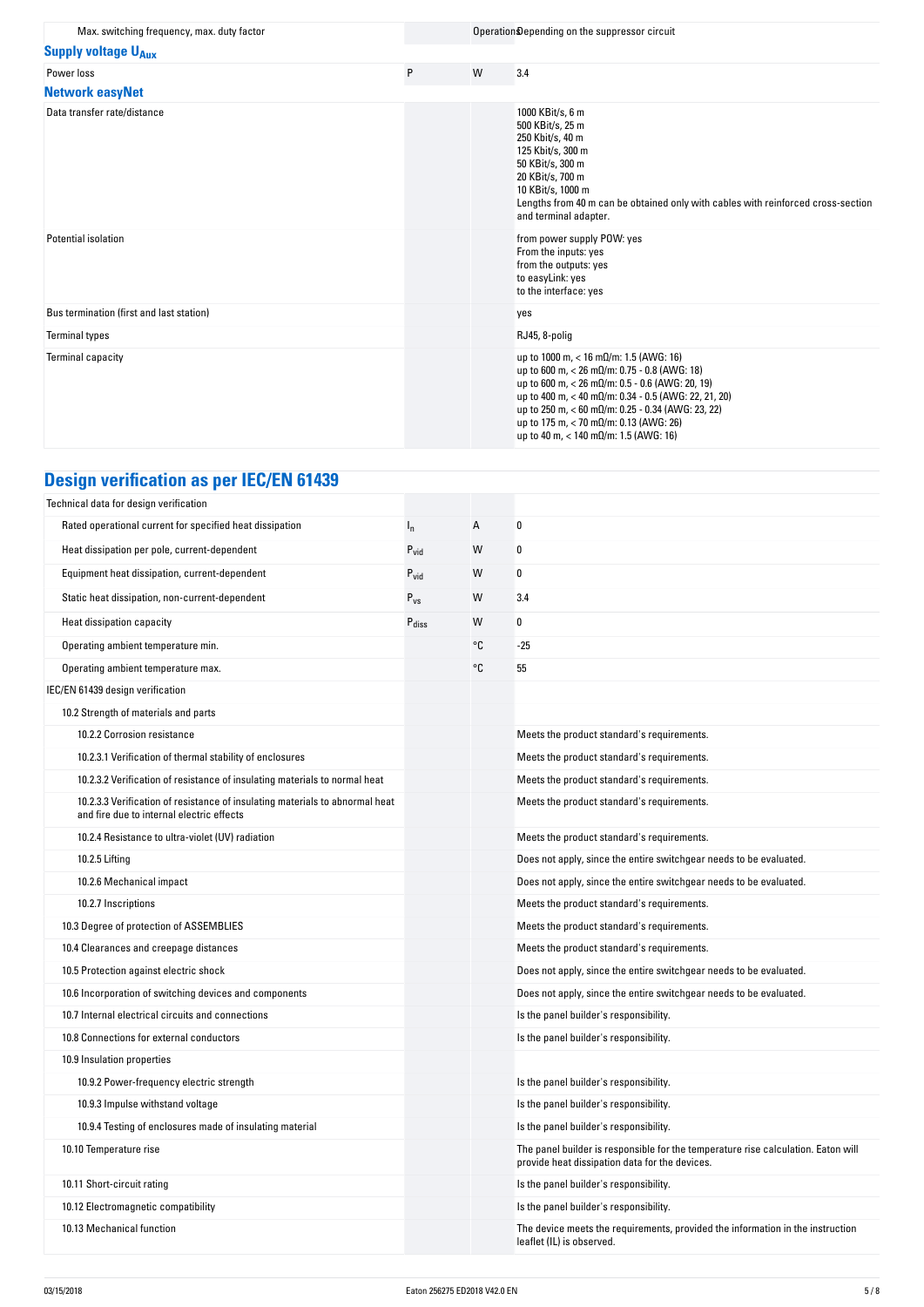#### **Technical data ETIM 6.0**

| PLC's (EG000024) / Logic module (EC001417)                                                                                                                    |   |               |
|---------------------------------------------------------------------------------------------------------------------------------------------------------------|---|---------------|
| Electric engineering, automation, process control engineering / Control / Programmable logic control (SPS) / Logic module (ecl@ss8.1-27-24-22-16 [AKE539011]) |   |               |
| Supply voltage AC 50 Hz                                                                                                                                       | V | $0 - 0$       |
| Supply voltage AC 60 Hz                                                                                                                                       | V | $0 - 0$       |
| Supply voltage DC                                                                                                                                             | V | $20.4 - 28.8$ |
| Voltage type of supply voltage                                                                                                                                |   | DC            |
| Switching current                                                                                                                                             | А | 0.5           |
| Number of analogue inputs                                                                                                                                     |   | 4             |
| Number of analogue outputs                                                                                                                                    |   | 1             |
| Number of digital inputs                                                                                                                                      |   | 12            |
| Number of digital outputs                                                                                                                                     |   | 8             |
| With relay output                                                                                                                                             |   | No            |
| Number of HW-interfaces industrial Ethernet                                                                                                                   |   | 0             |
| Number of HW-interfaces PROFINET                                                                                                                              |   | $\pmb{0}$     |
| Number of HW-interfaces RS-232                                                                                                                                |   | 0             |
| Number of HW-interfaces RS-422                                                                                                                                |   | $\pmb{0}$     |
| Number of HW-interfaces RS-485                                                                                                                                |   | $\pmb{0}$     |
| Number of HW-interfaces serial TTY                                                                                                                            |   | $\pmb{0}$     |
| Number of HW-interfaces USB                                                                                                                                   |   | 0             |
| Number of HW-interfaces parallel                                                                                                                              |   | 0             |
| Number of HW-interfaces Wireless                                                                                                                              |   | $\pmb{0}$     |
| Number of HW-interfaces other                                                                                                                                 |   | 3             |
| With optical interface                                                                                                                                        |   | No            |
| Supporting protocol for TCP/IP                                                                                                                                |   | No            |
| Supporting protocol for PROFIBUS                                                                                                                              |   | No            |
| Supporting protocol for CAN                                                                                                                                   |   | No            |
| Supporting protocol for INTERBUS                                                                                                                              |   | No            |
| Supporting protocol for ASI                                                                                                                                   |   | No            |
| Supporting protocol for KNX                                                                                                                                   |   | No            |
| Supporting protocol for MODBUS                                                                                                                                |   | No            |
| Supporting protocol for Data-Highway                                                                                                                          |   | No            |
| Supporting protocol for DeviceNet                                                                                                                             |   | No            |
| Supporting protocol for SUCONET                                                                                                                               |   | No            |
| Supporting protocol for LON                                                                                                                                   |   | No            |
| Supporting protocol for PROFINET IO                                                                                                                           |   | No            |
| Supporting protocol for PROFINET CBA                                                                                                                          |   | No            |
| Supporting protocol for SERCOS                                                                                                                                |   | No            |
| Supporting protocol for Foundation Fieldbus                                                                                                                   |   | No            |
| Supporting protocol for EtherNet/IP                                                                                                                           |   | No            |
| Supporting protocol for AS-Interface Safety at Work                                                                                                           |   | No            |
| Supporting protocol for DeviceNet Safety                                                                                                                      |   | No            |
| Supporting protocol for INTERBUS-Safety                                                                                                                       |   | No            |
| Supporting protocol for PROFIsafe                                                                                                                             |   | No            |
| Supporting protocol for SafetyBUS p                                                                                                                           |   | No            |
| Supporting protocol for other bus systems                                                                                                                     |   | Yes           |
| Radio standard Bluetooth                                                                                                                                      |   | No            |
| Radio standard WLAN 802.11                                                                                                                                    |   | No            |
| Radio standard GPRS                                                                                                                                           |   | No            |
| Radio standard GSM                                                                                                                                            |   | No            |
| Radio standard UMTS                                                                                                                                           |   | No            |
| 10 link master                                                                                                                                                |   | No            |
| Redundancy                                                                                                                                                    |   | No            |
| With display                                                                                                                                                  |   | Yes           |
| Degree of protection (IP)                                                                                                                                     |   | <b>IP20</b>   |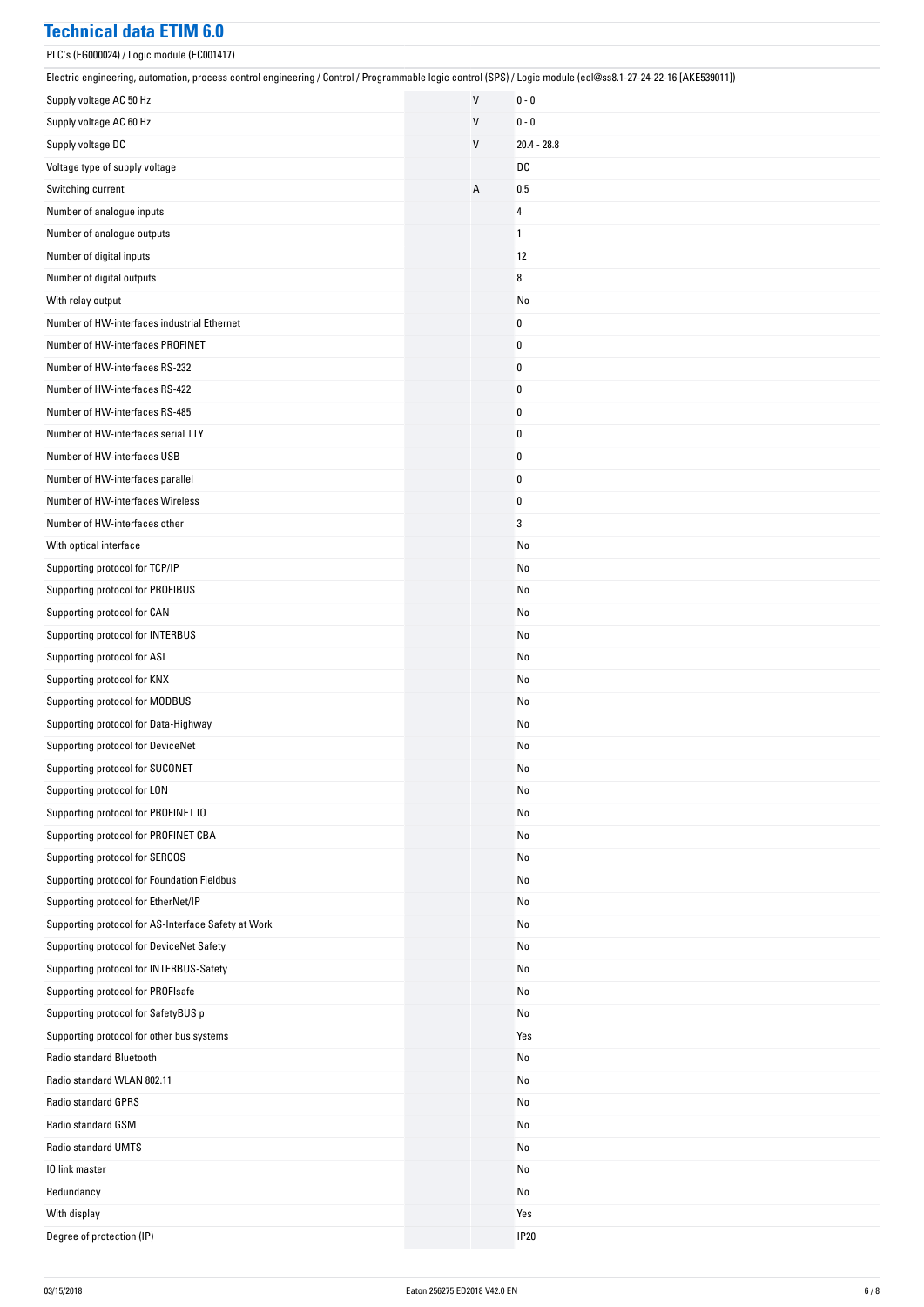| <b>Basic device</b>                      |    | Yes   |
|------------------------------------------|----|-------|
| Expandable                               |    | Yes   |
| <b>Expansion device</b>                  |    | No    |
| With timer                               |    | Yes   |
| Rail mounting possible                   |    | Yes   |
| Wall mounting/direct mounting            |    | Yes   |
| Front build in possible                  |    | No    |
| Rack-assembly possible                   |    | No    |
| Suitable for safety functions            |    | No    |
| Category according to EN 954-1           |    |       |
| SIL according to IEC 61508               |    | None  |
| Performance level acc. to EN ISO 13849-1 |    | None  |
| Appendant operation agent (Ex ia)        |    | No    |
| Appendant operation agent (Ex ib)        |    | No    |
| Explosion safety category for gas        |    | None  |
| Explosion safety category for dust       |    | None  |
| Width                                    | mm | 107.5 |
| Height                                   | mm | 90    |
| Depth                                    | mm | 72    |
|                                          |    |       |

#### **Approvals**

| .                                  |                                                                                                     |
|------------------------------------|-----------------------------------------------------------------------------------------------------|
| <b>Product Standards</b>           | IEC/EN see Technical Data; UL 508; CSA C22.2 No. 142-M1987; CSA C22.2 No. 213-<br>M1987; CE marking |
| UL File No.                        | E135462                                                                                             |
| UL Category Control No.            | NRAQ                                                                                                |
| CSA File No.                       | 012528                                                                                              |
| CSA Class No.                      | $2252 - 01 + 2258 - 02$                                                                             |
| <b>North America Certification</b> | UL listed, CSA certified                                                                            |
| Degree of Protection               | IEC: IP20, UL/CSA Type: -                                                                           |

#### **Dimensions**